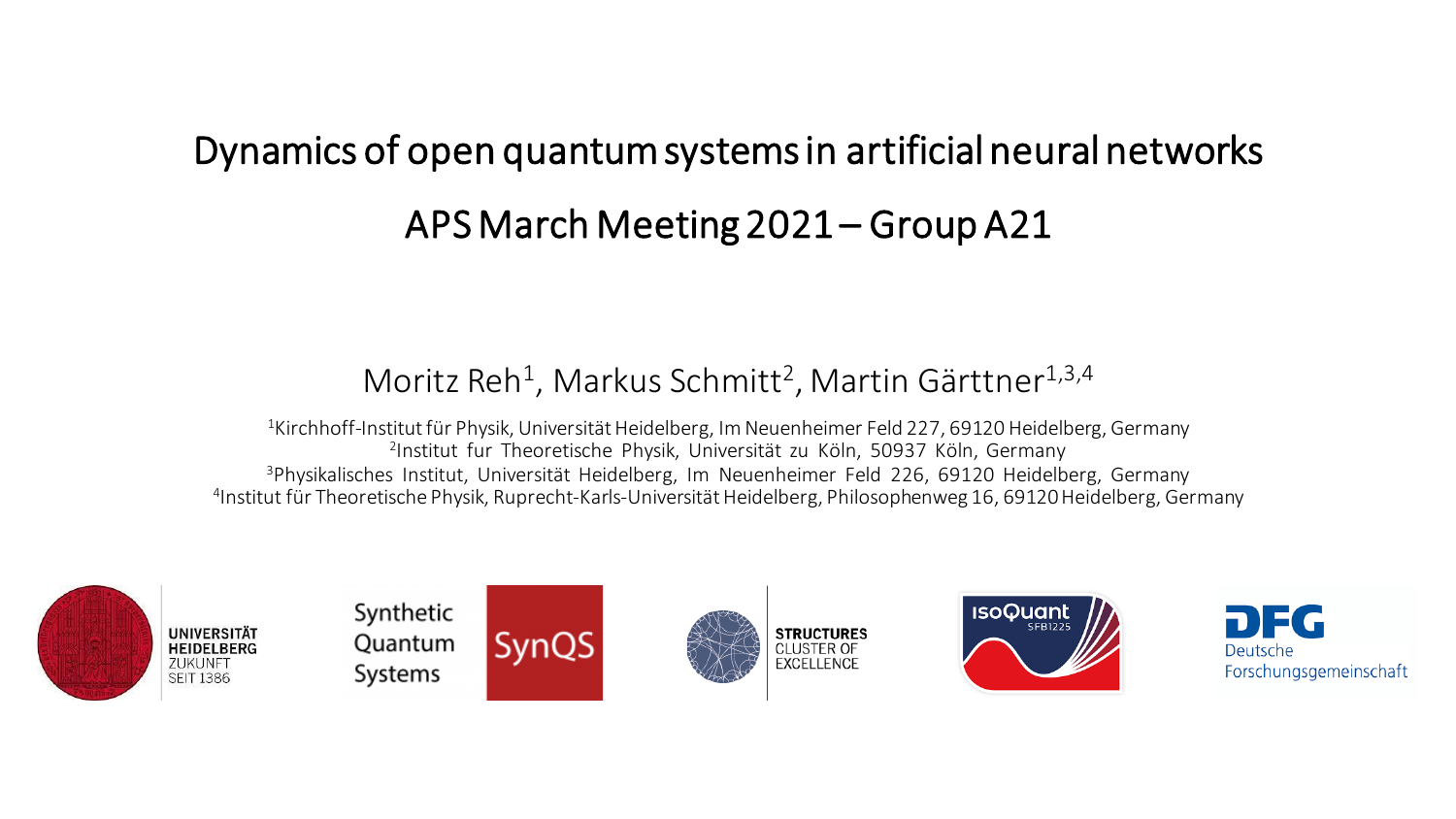#### Dynamics of Open Quantum Systems Why simulate Open Quantum Systems?



**However:** Simulations of these kinds of dynamics (naively) are exponentially hard!

**Here:** New method to simulate these dynamics based on variational approximation using neural networks.

**Outline:** 1 theory slide + 2 result slides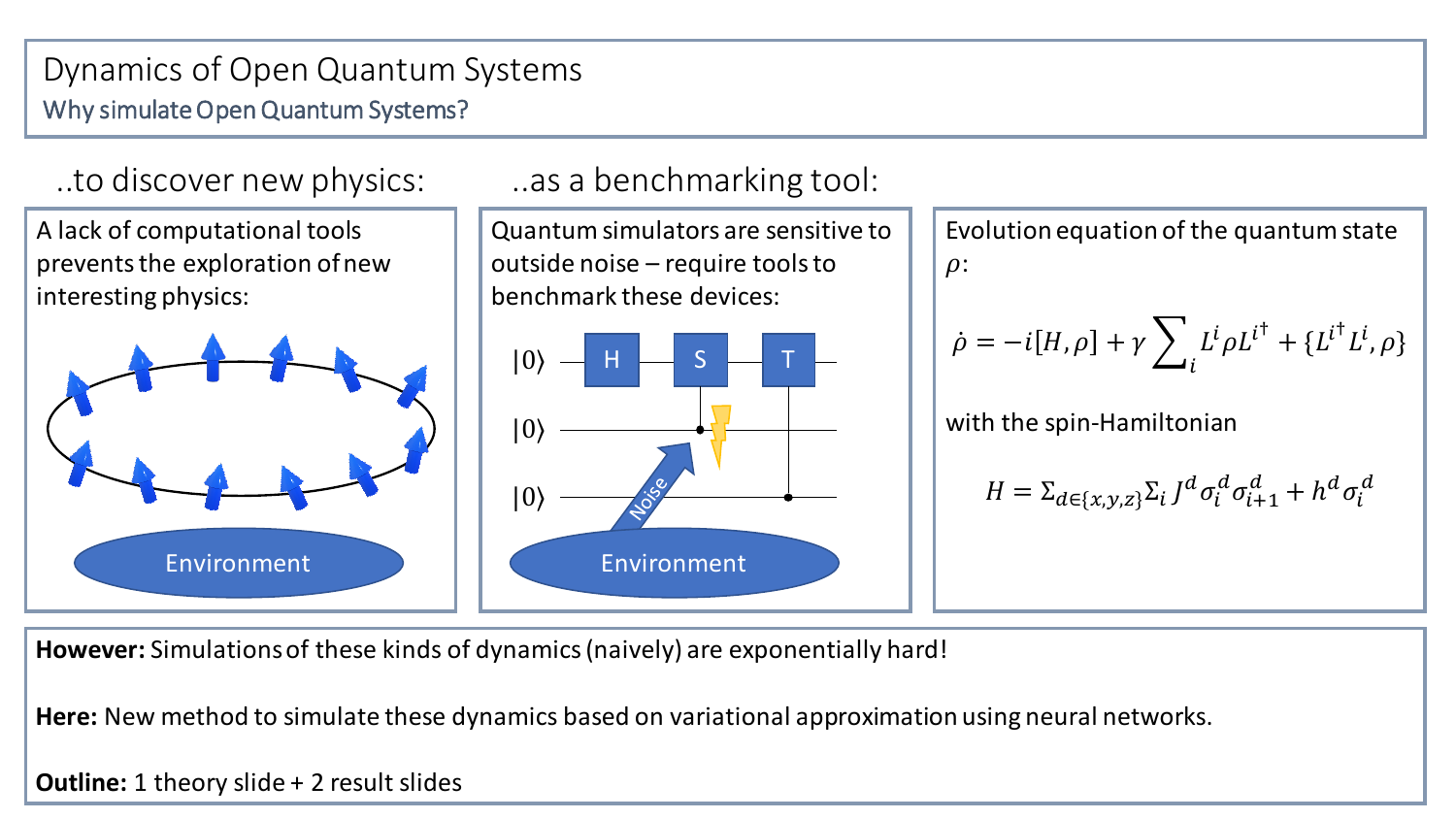## Our method in contrast to previous works What's new?



## Previous Works

#### **Purification-based RBM:**

- Hartmann & Carleo (Phys. Rev. Lett. 122)
- Yoshioka & Hamazaki(Phys. Rev. B 99)
- Nagy & Savona (Phys. Rev. Lett. 122)
- Vicentini et. al. (Phys. Rev. Lett. 122)

**Advantage:** Explicit parameter updates **Disadvantage:** Restriction to RBM based architecture

#### **Gradient-descent based:**

• Luo et. al. (arXiv:2009.05580) **Advantage:** Very general, No limitations in network architecture **Disadvantage:** Costly global optimization, potentially run into local minima

**Conclusion:** "Best of both worlds" – Explicit, second-order accurate parameter updates without fundamental limitations in the network architecture. Efficiency guaranteed by sampling S and  $F$ .

**Remarks:** Identical\* to the TDVP for pure states (Carleo & Troyer,  $*\psi \leftrightarrow P$ ,  $H \leftrightarrow L$ ). Number of variational parameters limited by the inversion of S (∼ 5000). Results are obtained in 1D and 2D systems using Recurrent Neural Networks.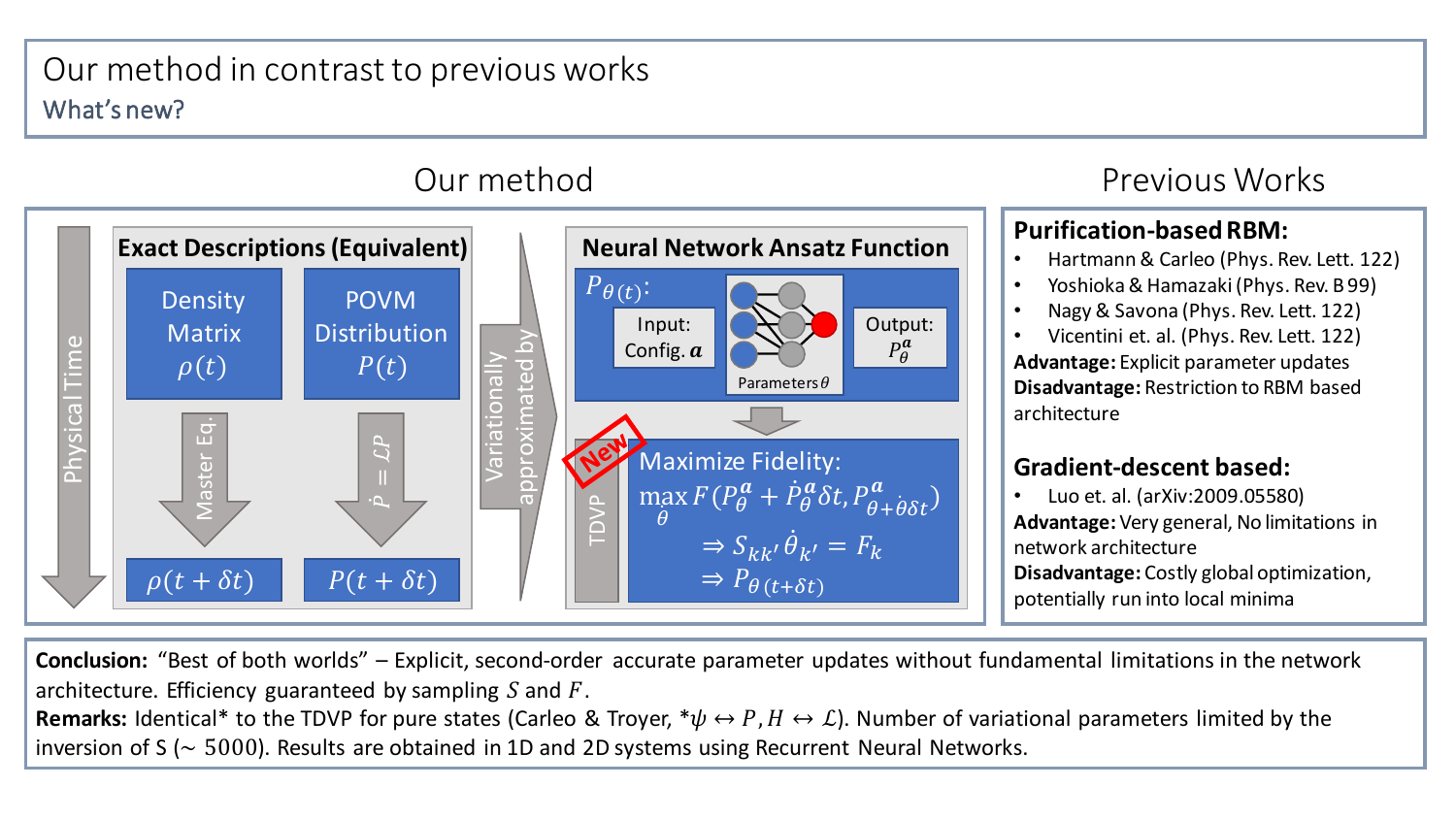## Results on prototypical spin models Performance in regimes beyond ED